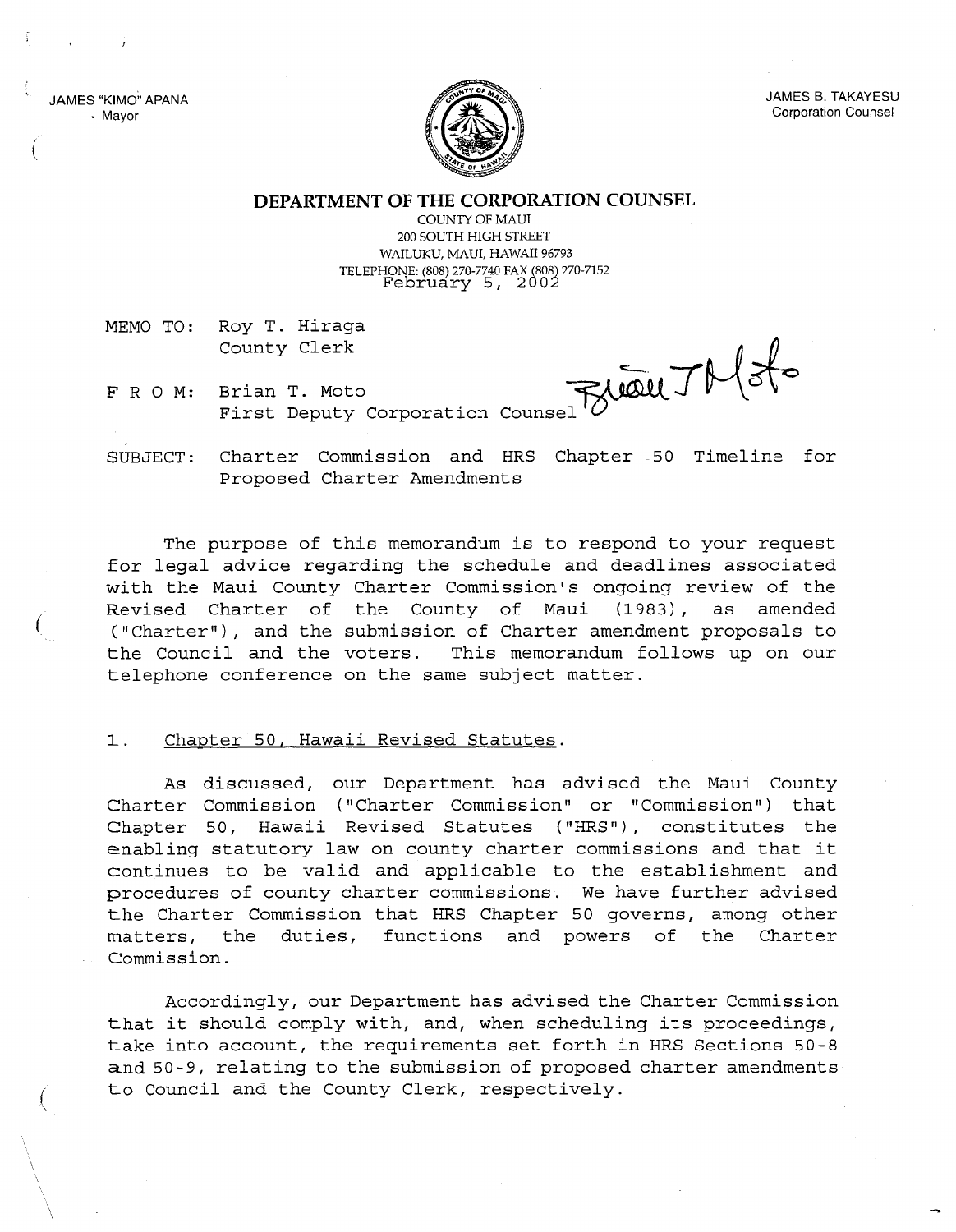(

(

(

2. Submission of Charter amendment proposals to Council.

HRS Section 50-8 states:

**§50-8 Submission of proposed charter to legislative body of the county.** Within one year of its appointment, the charter commission shall submit a report in writing on its activities, findings, and recommendations to the legislative body of the county together with <sup>a</sup> draft of the proposed charter. The legislative body of the county may in turn propose one or more sections as alternative, or alternatives to any section of the proposed charter; provided that there shall not be more than a single proposition under any alternative proposal. Within thirty days after the receipt of the proposed charter from the commission, the legislative body shall return the proposed charter with the alternatives to the commission for its study.

As background, we note that Mayor James Apana, Jr., submitted the names of Charter Commission nominees to the Council by letter dated January 30, 2001.<sup>1</sup> Nine of the eleven nominees were approved by Council on March 16, 2001; the remaining two nominees were approved by Council on April 20, 2001.<sup>2</sup> HRS Chapter 50 does not define the term "appointment", and there is some ambiguity as to which date should serve as the date of appointment when members are confirmed by the legislative body on different dates; however, it appears reasonable to use April 20, 2001 as the date of "appointment" for purposes of HRS Section 50-8, inasmuch as the Charter Commission's membership was fully and finally confirmed by that date.

Based on the foregoing, we have advised the Charter Commission that HRS Section 50-8 requires that the Commission submit, within one year of April 20, 2001, <sup>a</sup> written report to the Council on its

 $1$ Committee Report No. 01-51, As Amended, p. 2.

 $2$ Committee Report No. 01-51, As Amended; Committee Report No.  $01 - 74$ .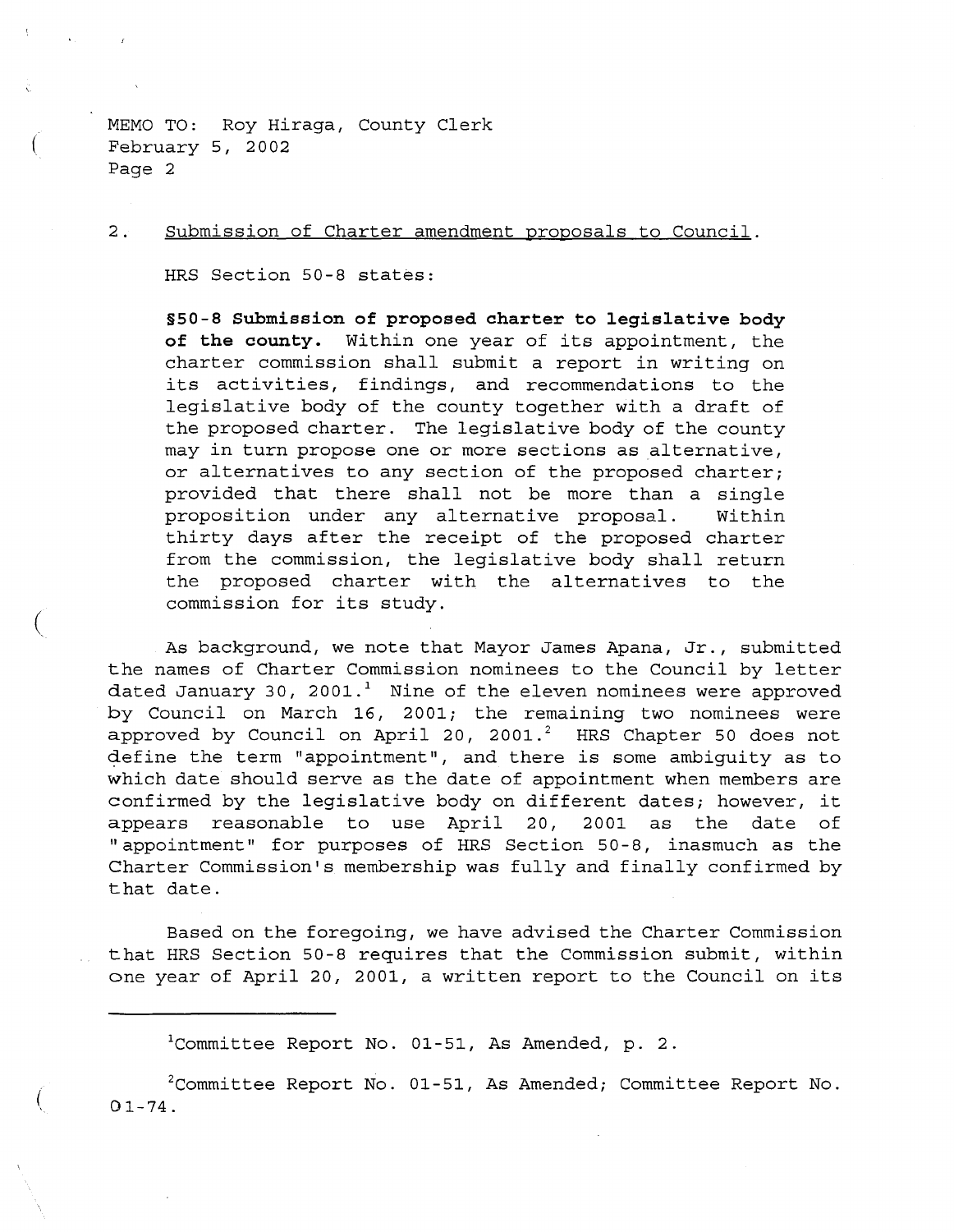(

(

activities, findings, and recommendations. Because the one-year anniversary date, April 20, 2002, falls on <sup>a</sup> Saturday, we have further advised the Charter Commission that it may submit its report no later than the next business day, Monday, April 22,  $2002.<sup>3</sup>$ 

For your information, the Charter Commission has scheduled a series of weekly public meetings in local community centers. The purpose of the public meetings is to facilitate public review of various Charter amendment proposals and ideas put forward by the Commission. The Commission has also tentatively scheduled meetings at which it anticipates making final decisions with regard to the<br>proposals. The Commission's schedule of meetings takes into The Commission's schedule of meetings takes into account the April 22, 2002 deadline.

For your convenience, <sup>a</sup> copy of the schedule of meetings is attached. We recommend that you periodically contact the Commission for any schedule changes that may occur.

## 3. Other applicable deadlines for Council action upon proposed Charter amendments.

As noted above, under HRS Section 50-8, the Council will have thirty days after receipt of the Charter Commission's report to submit any proposed alternatives to the Charter Commission. Therefore, assuming, for purposes of illustration, that the Charter Commission submits its report to the Council on April 22, 2002, the Council will have until May 22, 2002 to return the proposed Charter with any alternatives.

<sup>&</sup>lt;sup>3</sup>Cf. Rule 6(a), Hawaii Rules of Civil Procedure ("In computing any period of time prescribed or allowed by these rules, by order of court, or by any applicable statute, the day of the act, event, or default after which the designated period of time begins to run shall not be included. The last day of the period so computed shall be included unless it is <sup>a</sup> Saturday, <sup>a</sup> Sunday or <sup>a</sup> holiday, in which event the period runs until the end of the next day which is not a Saturday, a Sunday or a holiday.  $\ldots$ .")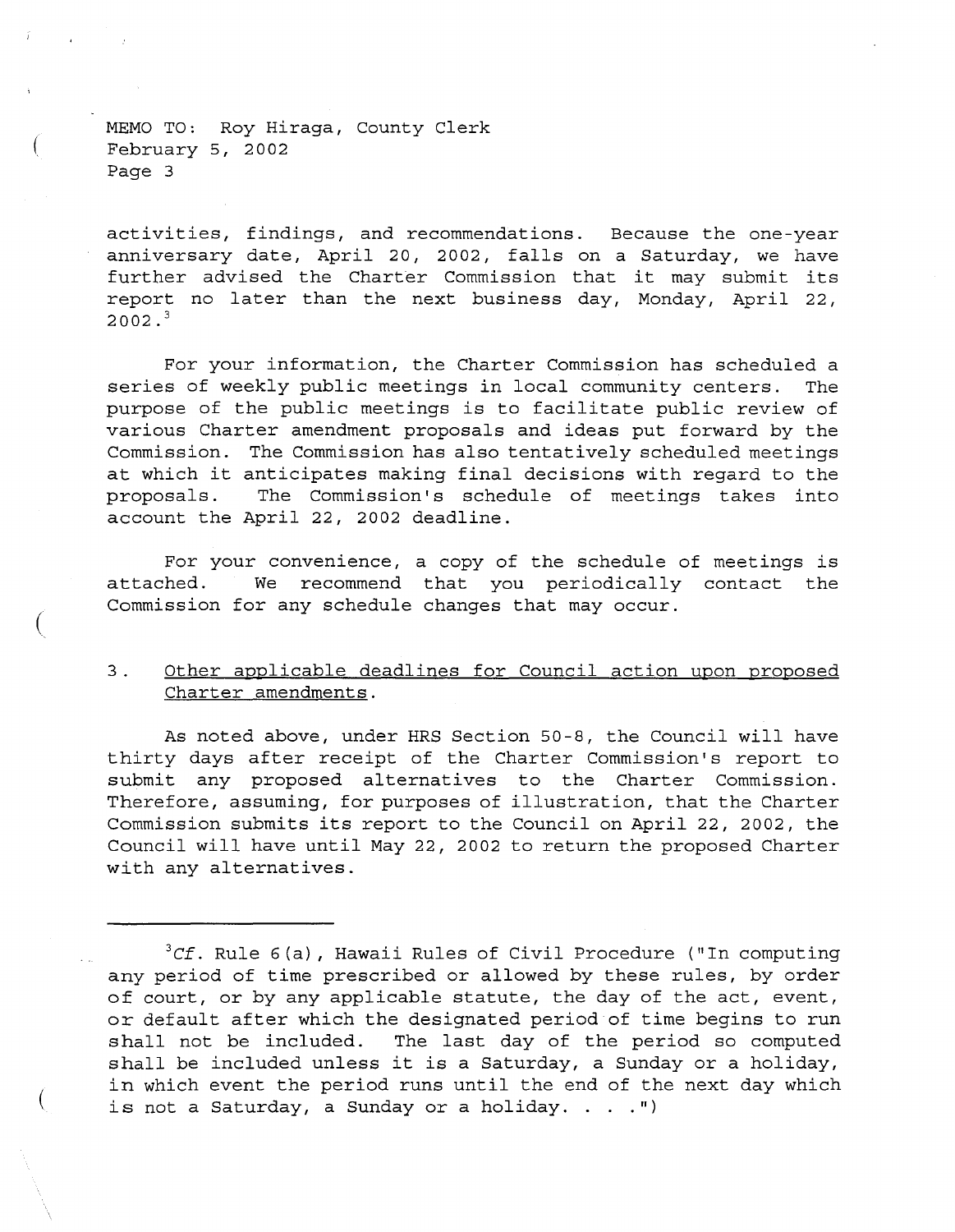(

(

(

HRS Section 50-9 sets forth additional deadlines for Charter Commission and Council action. HRS Section 50-9 states:

**§50-9 Submission of proposed charter to county clerk.** If the legislative body of the county proposes no alternative sections to the charter, the charter commission shall submit a draft of the proposed charter to the county clerk within thirty days after it has received the charter from the legislative body. If alternatives are submitted by the legislative body of the county to the commission, then the commission shall accept or reject the alternatives within thirty days after the charter has been returned to it and shall report to the legislative body of the county any rejection. The legislative body of the county may within ten days after receiving such notification recall any or all of the alternative proposals rejected by the commission. Upon the expiration of the time for recall by the legislative body as provided herein or sooner with the consent of the legislative body the commission shall submit to the county clerk the proposed charter together with any alternatives proposed by the legislative body of the county which have not been accepted by the commission and incorporated in its draft.

As set forth in HRS Section 50-9, if the Council does not propose any alternative sections to the Charter, the Charter Commission must transmit the proposed Charter amendments to you, as County Clerk, within thirty days after the Charter has been returned to it by the Council. If, however, the Council does propose alternative sections, the Charter Commission will have thirty days within which to accept or reject the alternatives and to report any rejection to the Council.<sup>4</sup> Following receipt of such

<sup>4</sup>Assuming, for purposes of illustration, that the Charter Commission and Council use the maximum amounts of time allowed under HRS Sections 50-8 and 50-9, and assuming that the Council proposes alternative Charter sections, the deadline for Charter Commission action upon said alternatives would be June 21, 2002.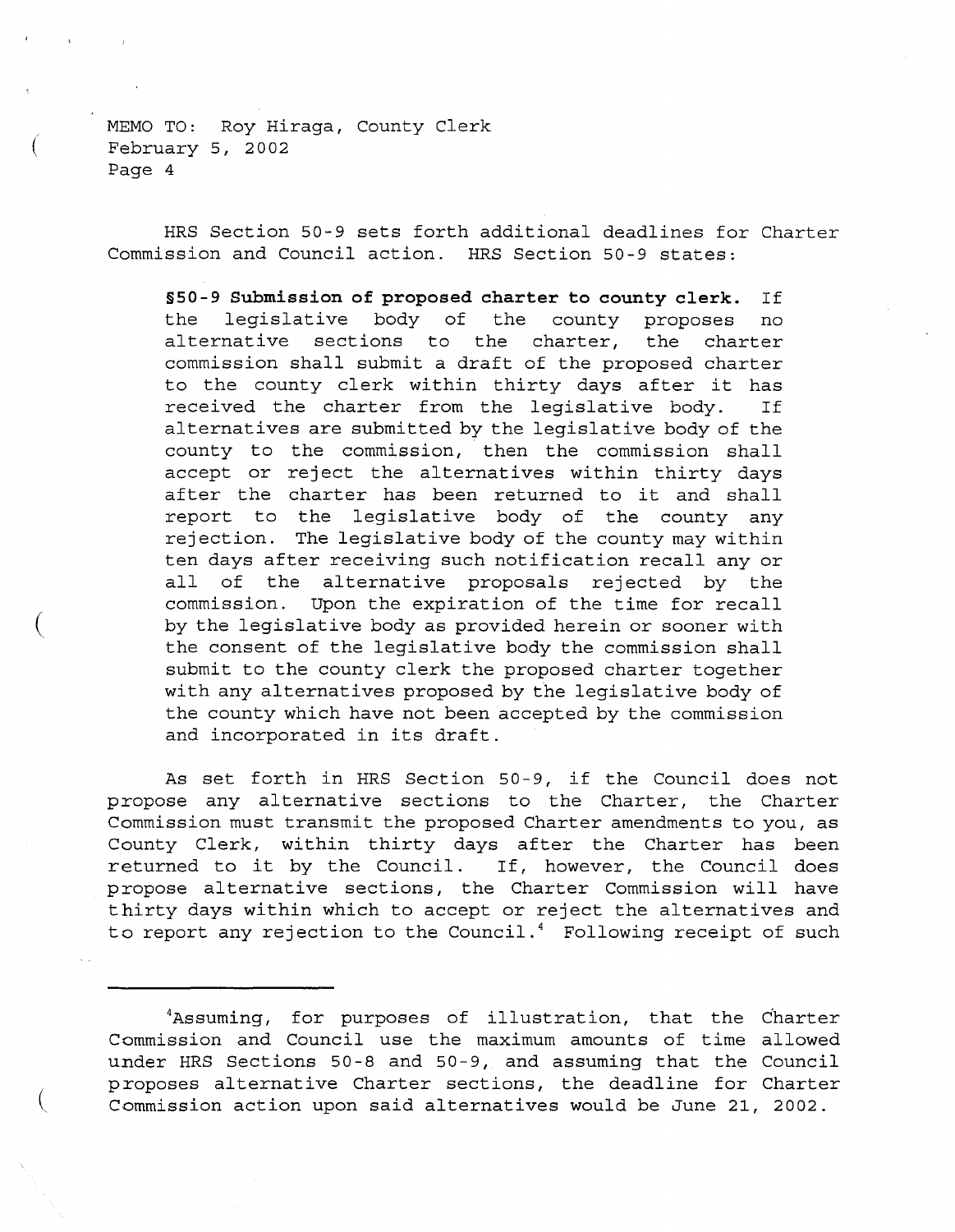(

(

(

notification, the Council will have ten days within which to recall any alternative proposals rejected by the Charter Commission.<sup>5</sup>

BTM:ko Enclosure cc: Teryl Vencyl, Chair, and Members of the Charter Commission Professor Jon Van Dyke James B. Takayesu

S:\ALL\BTM\CharterCommn\hiraga.memo.submissionofcharter.wpd

APPROVED FOR TRANSMITTAL:

 $^\prime$ ration Counsel

 $5$ Assuming, for purposes of illustration, that the Charter Commission and Council use the maximum amounts of time allowed under HRS Sections 50-8 and 50-9, and assuming that the Council proposes alternative Charter sections that are rejected by the Charter Commission, the deadline for Council recall of any such rejected alternatives would be July 1, 2002.